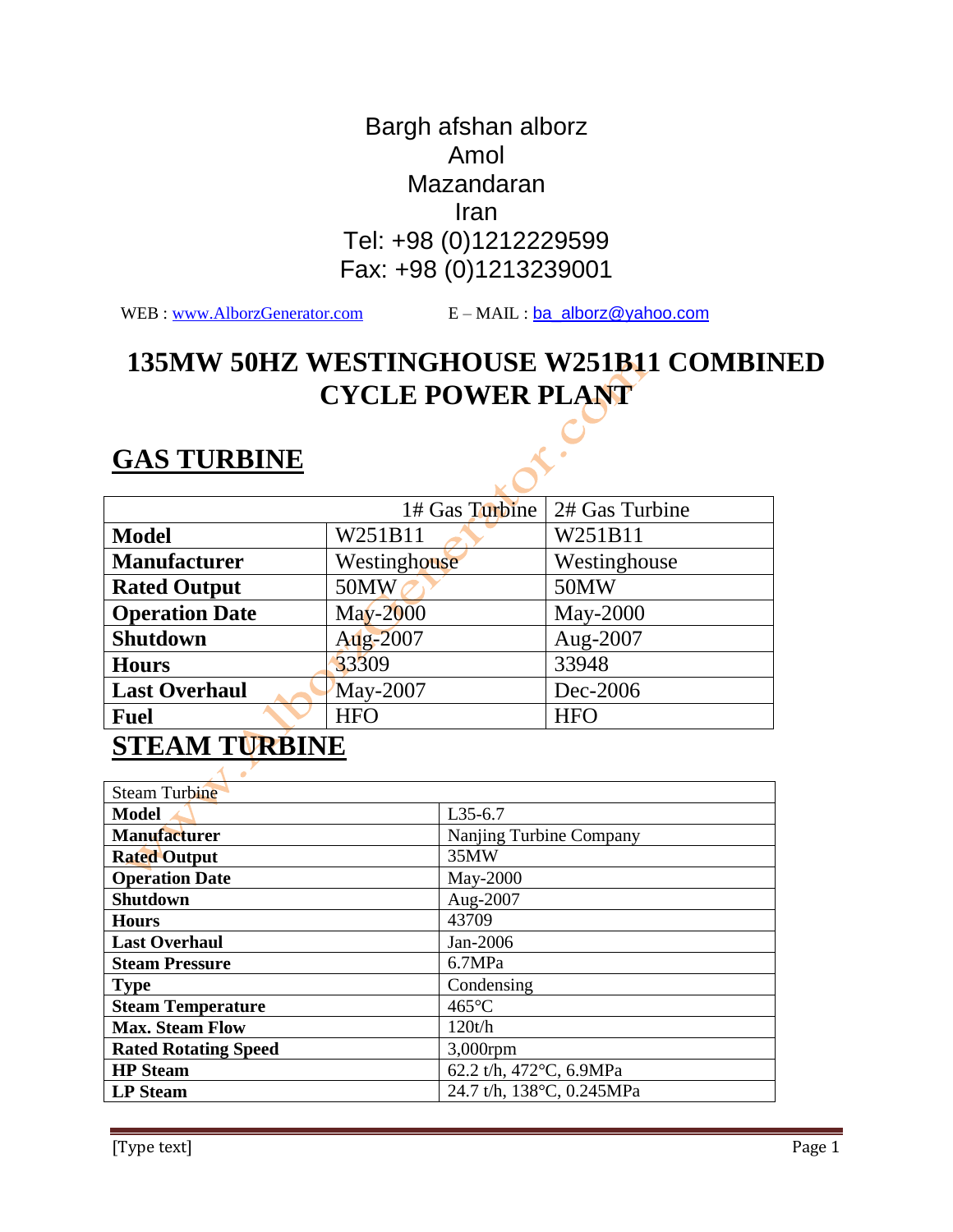# **TURBINE GENERATOR**

| <b>Turbine Generator</b>    |                    |
|-----------------------------|--------------------|
| <b>Model</b>                | <b>BDAX-7.290R</b> |
| <b>Manufacturer</b>         | <b>BRUSH UK</b>    |
| <b>Rated Output</b>         | 42.51MW(HFO)       |
| <b>Rated Voltage</b>        | 11.5KV             |
| <b>Rated Current</b>        | 3307A              |
| <b>Rated Rotating Speed</b> | 3,000rpm           |
| <b>Frequency</b>            | 50Hz               |
|                             |                    |

## **HEAT RECOVERY STEAM GENERATOR**

| <b>HRSG</b>                 |                         |
|-----------------------------|-------------------------|
| <b>Model</b>                | QFW-36-2-4.5            |
| <b>Manufacturer</b>         | Nanjing Turbine Company |
| <b>Rated Output</b>         | 36MW                    |
| <b>Rated Voltage</b>        | 10.5KV                  |
| <b>Rated Current</b>        | 2474A                   |
| <b>Rated Rotating Speed</b> | 3,000rpm                |
| <b>Frequency</b>            | 50Hz                    |

We hereby provide used complete Westinghouse 135MW combined cycle power plant with all auxiliary where as is, including economizers, evaporators, heaters, boilers, water treatment system, oil treatment system, etc. Full operating reports are available on site and inspection can be arranged. We can also provide dismantling, packing, transportation work as requested.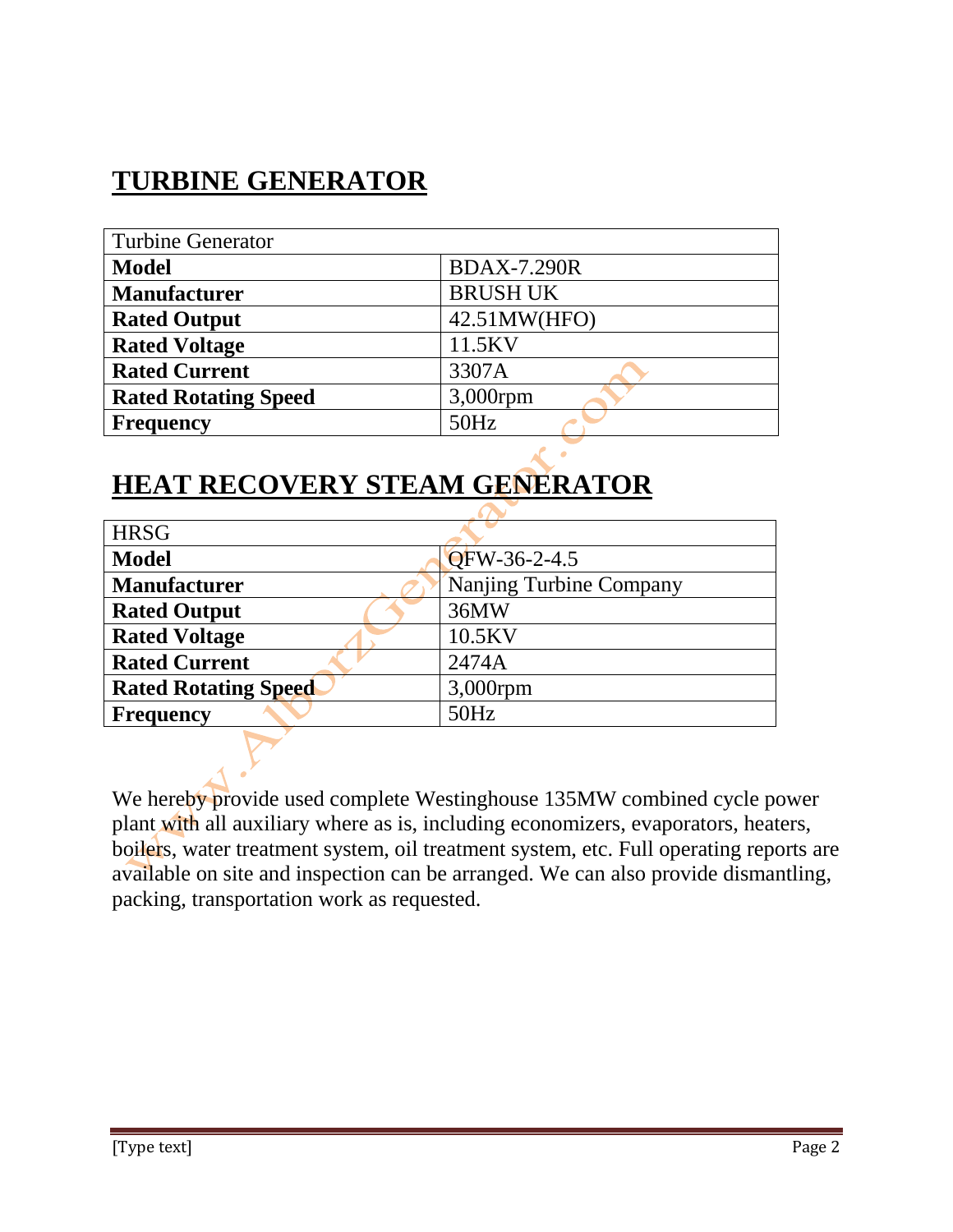